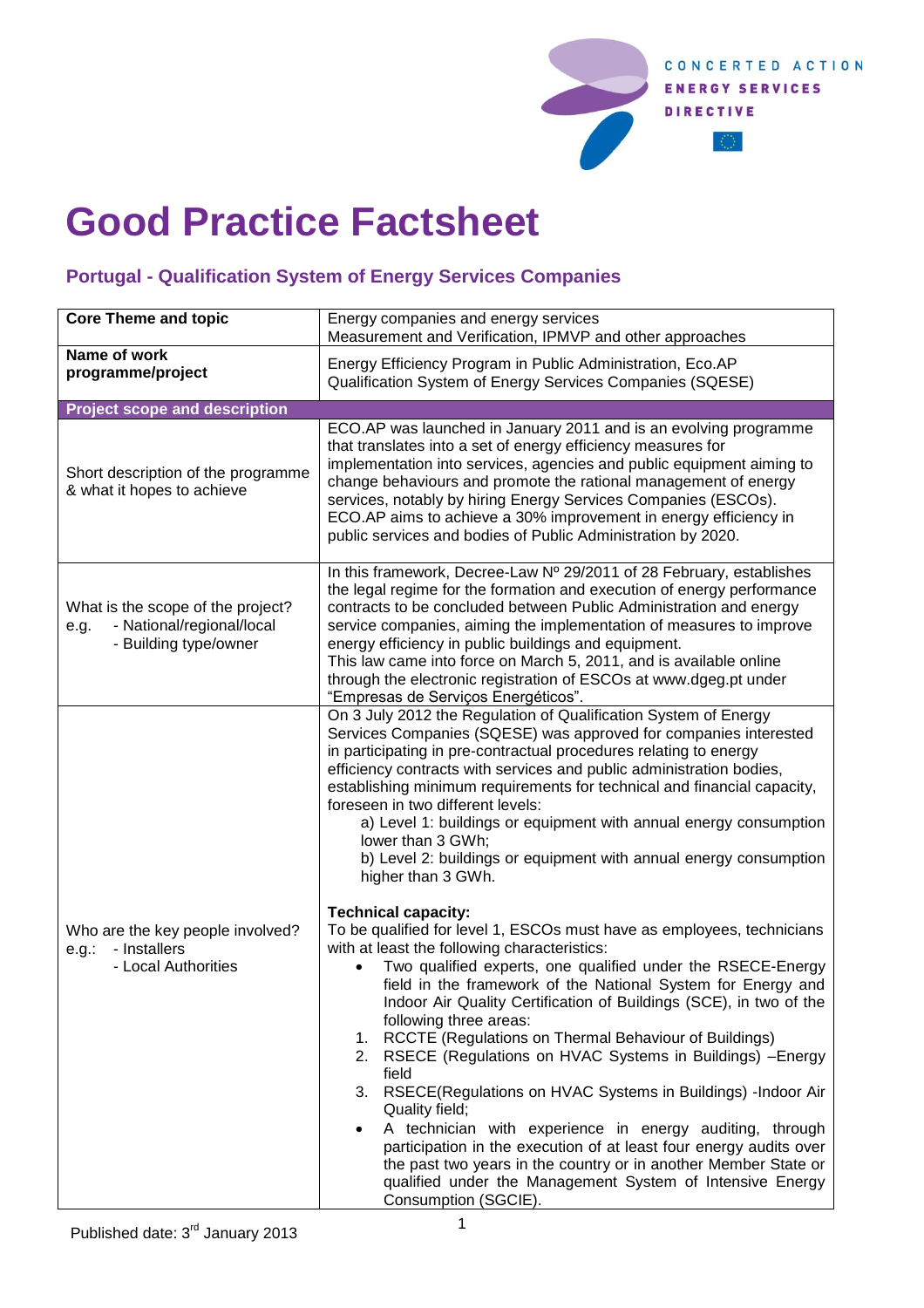

|                                                     | To be qualified for level 2, ESCOs must have as employees, technicians<br>with at least the following characteristics:<br>At least two qualified experts within the SCE, one qualified<br>under the RSECE-Energy field, whose skills enable the scope of<br>the three areas mentioned above<br>A qualified technician as a Certified Measurement and<br>Verification Professional (CMVP), under the International<br>Performance Measurement and Verification Protocol (IPMVP)<br>A qualified technician under SGCIE, and<br>A civil, mechanical or electrical engineer, recognised by the<br>Professional Association, with experience in providing energy<br>efficiency services.                                                                                                                                                                                                                                                                                                                                                 |  |
|-----------------------------------------------------|-------------------------------------------------------------------------------------------------------------------------------------------------------------------------------------------------------------------------------------------------------------------------------------------------------------------------------------------------------------------------------------------------------------------------------------------------------------------------------------------------------------------------------------------------------------------------------------------------------------------------------------------------------------------------------------------------------------------------------------------------------------------------------------------------------------------------------------------------------------------------------------------------------------------------------------------------------------------------------------------------------------------------------------|--|
|                                                     | <b>Financial capacity:</b><br>The ESCO shall meet cumulatively the following minimum financial<br>capacity, referring to the last two exercises or exercises to complete:<br>For Level 1:<br>$\bullet$<br>1. turnover of at least $\epsilon$ 250,000;<br>2. financial autonomy higher than 15%;<br>For level 2:<br>$\bullet$<br>1. Turnover higher than $\epsilon$ 1,500,000;<br>Financial autonomy higher than 20%.<br>2.                                                                                                                                                                                                                                                                                                                                                                                                                                                                                                                                                                                                          |  |
| Who was the target audience?                        | Public services and bodies of Public Administration                                                                                                                                                                                                                                                                                                                                                                                                                                                                                                                                                                                                                                                                                                                                                                                                                                                                                                                                                                                 |  |
| How was this work programme/<br>project financed?   | In this financing scheme, the ESCO provides customer technical<br>solutions and financial resources necessary for the development of its<br>energy efficiency project. The ESCO will determine the best option for<br>the technical equipment to be installed, fully or partially finance the<br>various stages needed to develop the project and will be responsible for<br>the management and operation of the facility during the period required<br>to return the investment.<br>The ESCO assumes all risks related to the project, and the recovery of<br>their investment made based on the ensuing avoided energy costs over<br>a given period of time, during which it owns and is responsible for<br>operating the project. After this period, ownership of the facility is<br>transferred to the customer (end user). The customer can end the<br>relationship with the company or extend it through the conclusion of a<br>new business relationship, such as a contract for exploration and / or<br>system maintenance. |  |
| What was the cost of the work<br>programme/project? | Not available at the moment                                                                                                                                                                                                                                                                                                                                                                                                                                                                                                                                                                                                                                                                                                                                                                                                                                                                                                                                                                                                         |  |
| When did it start and end?                          | We hope soon, but the procedure programme model and the<br>specifications with the clauses to be included in contracts to be signed<br>by the contracting authorities within the public tenders for the EPC have<br>not yet been published                                                                                                                                                                                                                                                                                                                                                                                                                                                                                                                                                                                                                                                                                                                                                                                          |  |
| <b>Project Outcomes &amp; Communication</b>         |                                                                                                                                                                                                                                                                                                                                                                                                                                                                                                                                                                                                                                                                                                                                                                                                                                                                                                                                                                                                                                     |  |
| What were the key achievements?                     | Not available at the moment                                                                                                                                                                                                                                                                                                                                                                                                                                                                                                                                                                                                                                                                                                                                                                                                                                                                                                                                                                                                         |  |
| What were the outcomes and<br>expected benefits?    | The Program aims to achieve a 30% improvement in energy efficiency<br>in public services and bodies of Public Administration by 2020. No<br>evaluation at the moment                                                                                                                                                                                                                                                                                                                                                                                                                                                                                                                                                                                                                                                                                                                                                                                                                                                                |  |
| What were the key lessons<br>learned?               | Not available at the moment                                                                                                                                                                                                                                                                                                                                                                                                                                                                                                                                                                                                                                                                                                                                                                                                                                                                                                                                                                                                         |  |